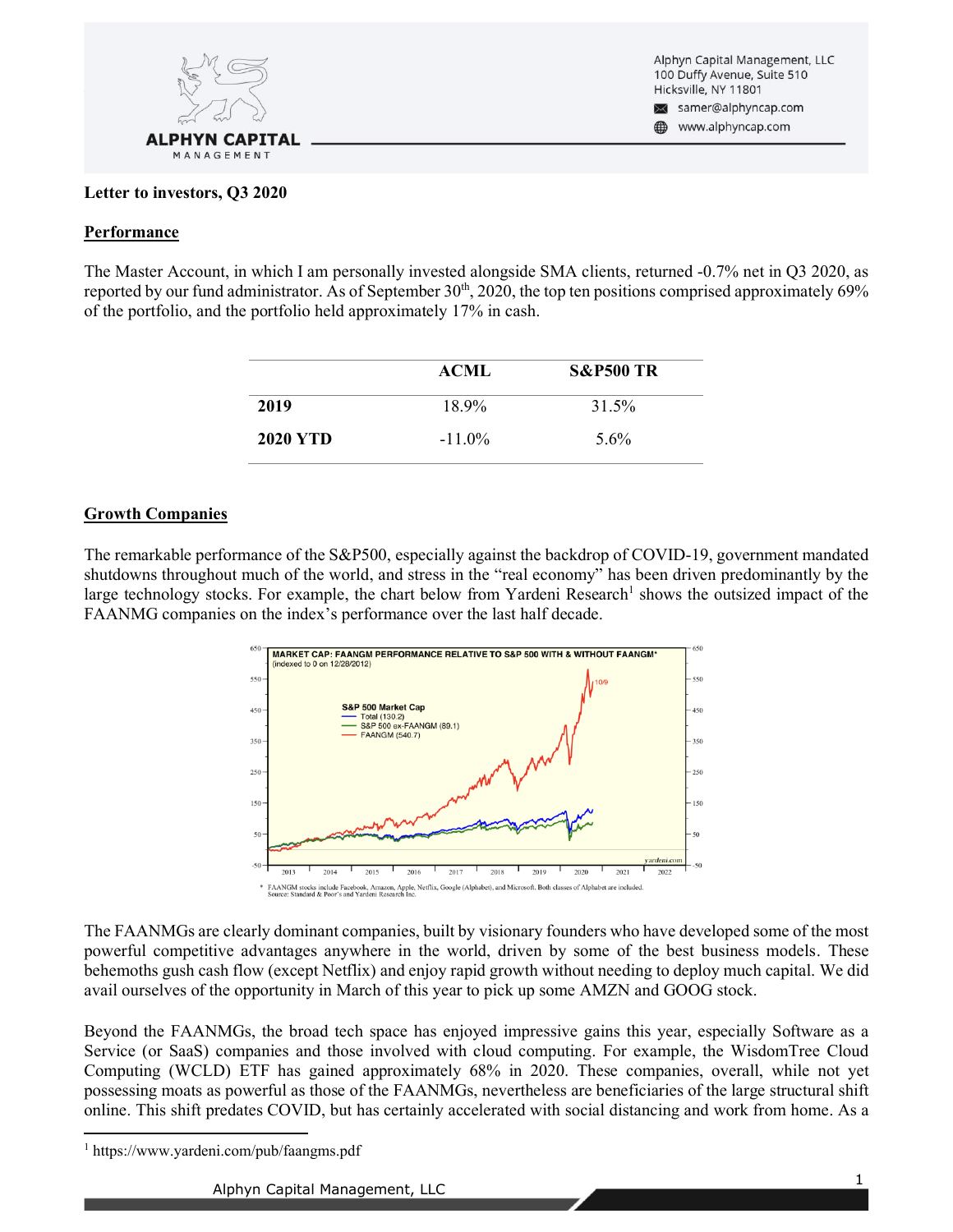result, these companies are experiencing much vaunted s-curves of adoption resulting in rapid and sustained sales growth, and the market has rewarded them with impressive valuations. The WCLD ETF constituents, for example, have an average price-to-sales ratio of over 12x vs approximately 2.4x for the S&P500. Price-to-earnings or Free Cash Flow are often meaningless as many of the companies are loss making. With the benefit of hindsight, investing in these companies would have been quite profitable. For example, respected investor Joel Greenblatt commented recently in a podcast "If you bought every company that lost money in '19 that had a market cap over \$1bn, you'd be up  $65\%$  so far this year."<sup>2</sup>

The issue is that to justify current stock prices, let alone leave a margin of safety or room for upside in order to generate a healthy investment return for the risk taken, one has to extrapolate very high rates of growth far into the future, and to further assume profits and cash flows will eventually materialize due to operating leverage. While Amazon famously grew for many years with razor thin margins as it reinvested in its business knowing that it could "turn on the taps" of cash flows at any time, many of today's companies have not yet built the same dominant competitive advantages, yet are being valued on the assumption that their success is all but guaranteed. As another respected investor, Howard Marks of Oaktree Capital, frequently says, "the most important thing is how much optimism is reflected in the share price." While many of the cloud companies can, and some most likely will, "grow into" their valuations and beyond, we try to be careful about taking these types of bets.

With that background, in the next section I will summarize some decisions taken in the quarter with respect to our holdings in smaller tech companies. We exited OneSoft Solutions (the company has not demonstrated the ability to "cross the chasm" to rapid revenue growth), continue to hold WANdisco (there are good reasons to believe the opportunity for rapid revenue growth is high), and initiated a new investment in IAC/Interactive (its subsidiaries are growing rapidly with significant online transition opportunities, which is not reflected in the share price).

### **Discussion on a selection of portfolio positions with an average weight over 1%:**

Positions with an average weight over 1% of the portfolio throughout the quarter were: Alphabet Inc., Amazon Inc., Brookfield Asset Management Inc., Burford Capital Ltd, CarMax Inc., Ceridian HCM Holding Inc. (via options), Colfax Corp, Crossroads Systems Inc., Exor NV, Fairfax Financial Holdings Ltd., GCI Liberty Inc., IAC/Interactivecorp, KKR & Co Inc., Naspers Ltd., OneSoft Solutions Inc., Prosus NV, Tencent Holding Ltd., and Wandisco Plc.<sup>3</sup>

## **Ceridian – options expiration**

The short Ceridian options expired (profitably) and I am actively looking for an opportunity to buy shares in both the master account and client accounts. Clients who invested with us more recently own Ceridian shares directly, as the timing of their investment was such that option prices were less attractive and it made more sense to gain exposure to Ceridian via shares. I am looking to harmonize our portfolios by buying Ceridian shares in the master and remaining client accounts, but only if should the opportunity present itself (i.e. we have an attractive share price).

## **OneSoft Solutions - exit**:

I often like to take starter positions in companies as I continue to track their developments that either prove out a thesis, which can result in me purchasing more, or disprove a thesis, allowing me to exit the starter position while minimizing damage to the portfolio. We exited a small position in OneSoft Solutions, a Canadian microcap company that produces software for the gas pipeline industry to "predict pipeline failures, save lives and protect the environment... with the assistance of data science and machine learning.<sup>4</sup>" Over time it became clearer to me that the company has not yet "crossed the chasm" into widespread market adoption. I was initially encouraged by the obvious use case, after all pipeline explosions kill 15 people and injure 62 people on average per year and have

 $2 \text{ https://podcasts.apple.com/us/podcast/masters-in-business/i}$ d730188152?i=1000494215838

 $3$  There is no assurance that any of the securities discussed herein will remain in an account's portfolio at the time you receive this report or that securities sold have not been repurchased. It should not be assumed that any of the securities transactions or holdings discussed were or will prove to be profitable. See "Disclaimers" at the end for more details.

<sup>4</sup> Investor presentation for the Virtual MicroCap Leadership Summit on September 25th, 2020.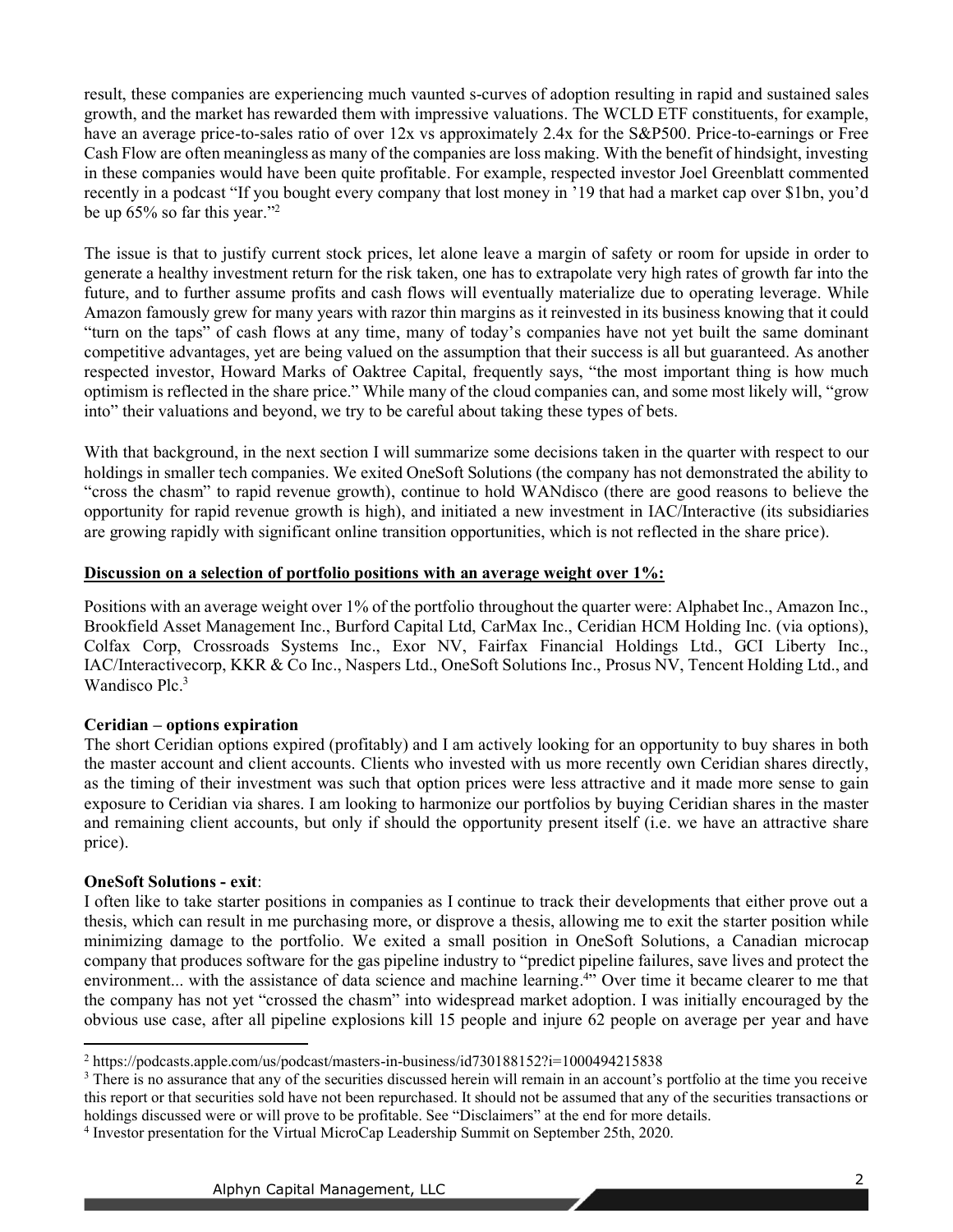caused \$9 billion of damage over the last 20 years. OneSoft further appears to have several tail winds, for example the pipeline industry body PHMSA is pushing legislation that prioritizes safety which should play to OneSoft's hand, and OneSoft claims a technological lead of 3-5 years over competitors.

Despite these and other factors, such as Microsoft selecting OneSoft as a 2020 Global Finalist for Partner of the Year, a partnership with Worely (a global provider of professional project and asset services in the energy sector), and an early contract with Philips 66 (widely seen as an innovator in the energy industry, as a test case for the company's technology and solution), they have so far failed to generate strong revenue growth, the acid test of customer adoption and acceptance. As the company's management disclosed efforts to "evolve and expand" the sales force, and to reassess their commercialization strategies given various frictions with getting customers to deploy their solutions and upload large amounts of necessary raw data, it became increasingly clear they were struggling to define their go-to-market strategy, hence the exit. OneSoft might still prove me wrong, accelerate sales and become a runaway success, but it is a risk I am not prepared to underwrite at this stage. Should the circumstances change, I may revisit the company in the future.

## **WANdisco – Update:**

On September 17, WANdisco announced H1 results which comped 40% lower than H1 2019 and disclosed it would not meet 2020 full year guidance. This combined with the poor optics of insider sales that occurred in June and July (regardless of any justification given at the time that management's share sales were to fund personal expenditure/lifestyle requirements) has understandably meant the company has lost some credibility with the market.

It is not lost on me that some might view WANdisco with a similar lens to OneSoft mentioned above; after all it is a small software company that is attempting to sell its services to much larger enterprises, through a partnership with Microsoft (and Amazon Web Services in the near future), and has so far delivered much in the way of promises and little in the way of cold hard revenues.

However, there are some important distinctions and I believe the thesis has not been materially impaired. Most important is that in June WANdisco LiveData Platform for Azure went into Limited Public Preview. This first party native Azure integration is fundamental to the thesis, and it is encouraging that WANdisco has received public endorsement from the Corporate VP at Microsoft responsible for Azure Storage. By September WANdisco had signed up 46 customers through this integration who are starting to use the service, well ahead of the goal of "50 customers in 12 months" announced in June. WANdisco expects Microsoft to launch Open Public Preview some time in October.<sup>5</sup> The distinction between private and public is important in two ways. First, it is reasonable to expect the rate of customer adoption to increase as the service moves to public, second, billing and therefore revenue to WANdisco does not start until Microsoft launches Open Public Preview. In the meantime, there has been a further impact to WANdisco H1 revenues as enterprise customers have delayed buying WANdisco licenses, preferring to wait until Azure is fully live. While unfortunate from an interim results perspective, intuitively it makes sense for large enterprises to deal directly with Microsoft with an integrated bill for cloud services on a metered basis, rather than sign with a small company under an old licensing model.

Nevertheless, WANdisco has announced a handful of key customer wins that demonstrate the effectiveness of its technology at scale. Here is an abridged timeline:

- June 1st WANdisco LiveData Platform for Azure available in Limited Public Preview. Claims 200-300 exabytes TAM and expect to sign over 50 new customers on the Azure platform within 12 months.
- June 2nd reseller agreement with Infosys, successful completion of a large (3 petabyte) migration for Starbucks from Azure ADLS generation 1 to 2. This is important as a real test of the Azure integration and product working at scale under live conditions.
- 5th June contract with American Airlines "WANdisco's technology was the default and sole technology capable of moving the live data set to the cloud within Azure's ecosystem without disruption."

<sup>5</sup> Public Preview with metered billing did indeed launch at the time of this writing, but after quarter end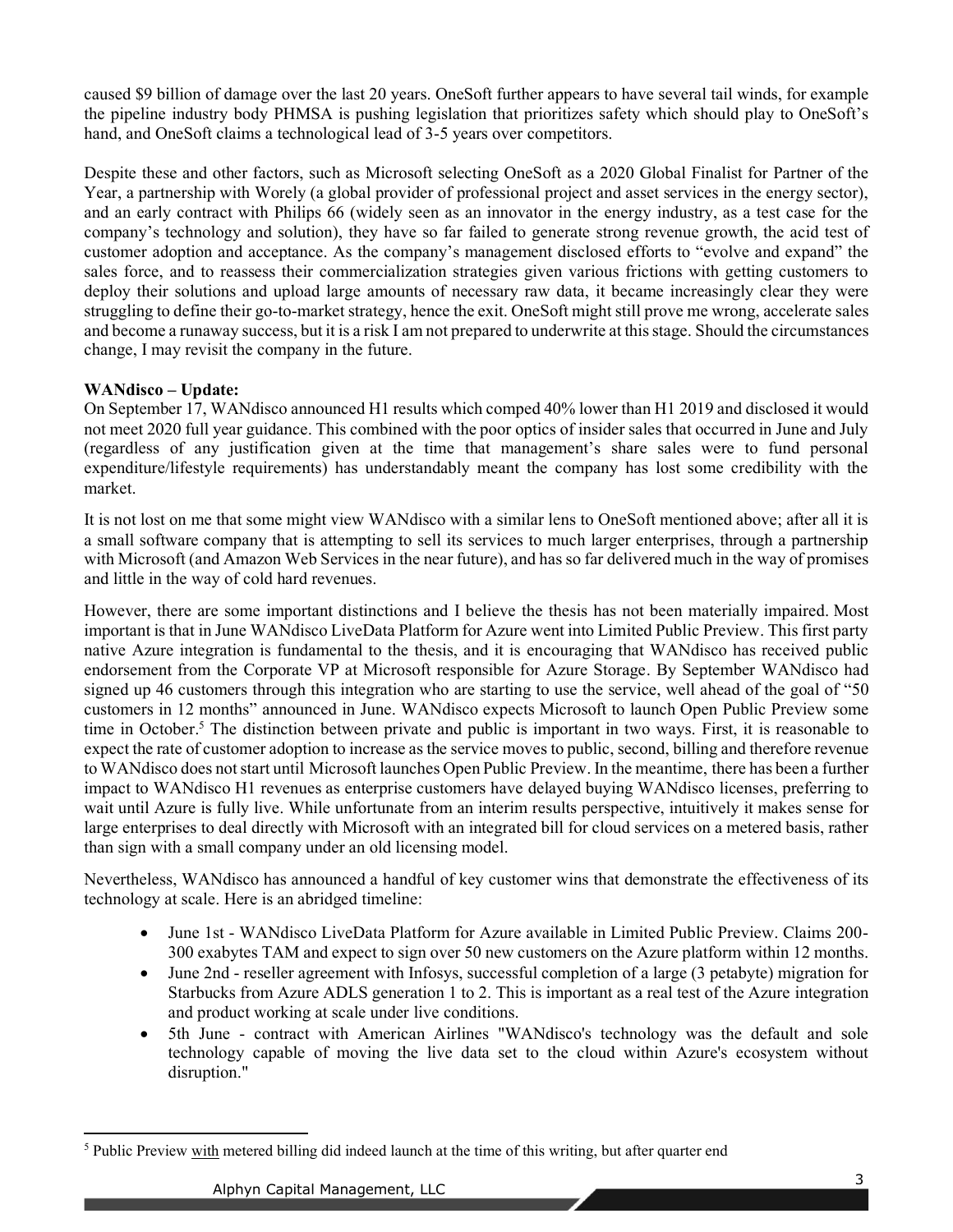- July 1 \$1m contract with a major British supermarket. 11 other customers signed up in the first month of Limited Preview.
- July 16 contract with large insurer. Announces 28 customers signed up.
- August 5th announces "Competency Status" with Amazon's AWS (see below).
- Experiment September 2 announces Xandr, the advertising and analytics division of  $AT&T$ , is a customer.
- September 17 announces H1 results, still in Limited Public Preview, has had 46 customer sign ups.
- September 17 GoDaddy will migrate 500 TB of HDFS data to Amazon Simple Storage Service.

AWS Competency Status further validates WANdisco's product and reduces WANdisco's reliance on Azure. From the AWS website: "The AWS Competency Program is designed to identify, validate, and promote AWS Partner Network (APN) Advanced and Premier Tier Partners with *demonstrated AWS technical expertise* ... APN Partners are *vetted, validated, and verified* against a high bar to achieve the AWS Competency designation." The GoDaddy deal is interesting in two ways. First, it is expected to be a very heavy user in terms of data being replicated/migrated per second that we are told no other technology can handle. Second, it was sourced by AWS itself and not WANdisco's sales efforts, supporting the notion that WANdisco has a valuable product that other companies will seek out and deploy.

As a result of all this, WANdisco has updated guidance. "For FY21, we expect to migrate in excess of 100PB of data to the Azure cloud (with more than 50 customers signed over the year) and greater than 30PB into the AWS cloud. Combined with the flow of metered billing from Q4 this year we expect a minimum revenue of \$35m in FY21." In the interim, the company has committed to disclosing KPI's (key performance metrics) to update investors on its progress.

# **IAC Interactive – New Position:**

*[Please reach out to me via email should you be interested in the full 25-page writeup.](mailto:samer@alphyncap.com)*

IAC is a holding company run by Chairman Barry Diller and CEO Joey Levin, proven business builders with an enviable track record of creating significant value for shareholders. Starting in 1995 with a collection of television stations called Silver King Communications worth \$250 million, Diller has built IAC by investing in undervalued media and tech companies, developing them and spinning them out. Levin is Diller's chosen successor at IAC. He was formerly a mergers and acquisitions banker at Credit Suisse First Boston, and has been at IAC since 2003, where he has run several of its subsidiaries and chaired the boards of some of its companies, including Match Group, ANGI HomeServices, and MGM Resorts.<sup>6</sup> To date, IAC has spun out 10 separate publicly-traded businesses, including Match, Expedia, TripAdvisor, Tree, and LiveNation, collectively worth approx. \$60bn.7

On July 1, 2020 IAC completed the separation of Match Group (~\$30bn market capitalization) to shareholders. IAC emerged with a \$3.9bn net cash position and a collection of high-potential internet focused businesses. On August 10, IAC disclosed it had deployed \$1bn to accumulate a 12% stake in publicly listed MGM Resorts at an average price of \$17 per share.

As of this writing, IAC owns an attractive collection of fast growing internet businesses operating in very large markets with strong offline-to-online transition tailwinds:

- An 85.1% stake in ANGI HomeServices (ANGI.NASDAQ)  $-$  a marketplace for home services and repairs operating in a \$500bn market. 49% of consolidated revenues.
- Vimeo IAC's hidden jewel, a fast growing SaaS company (sales up  $47\%$  in Q2) that helps businesses create and distribute video. 7% of consolidated revenues.
- DotDash a portfolio of websites publishing need-to-know content in seven verticals, generating  $>20\%$ EBITDA margins. 6% of consolidated revenues.
- Exerch business  $-$  a cash cow business. 27% of consolidated revenues.

<sup>6</sup> https://www.iac.com/about/leadership/iac-senior-management/joey-levin

<sup>7</sup> https://www.iac.com/media-room/press-releases/iac-and-match-group-complete-full-separation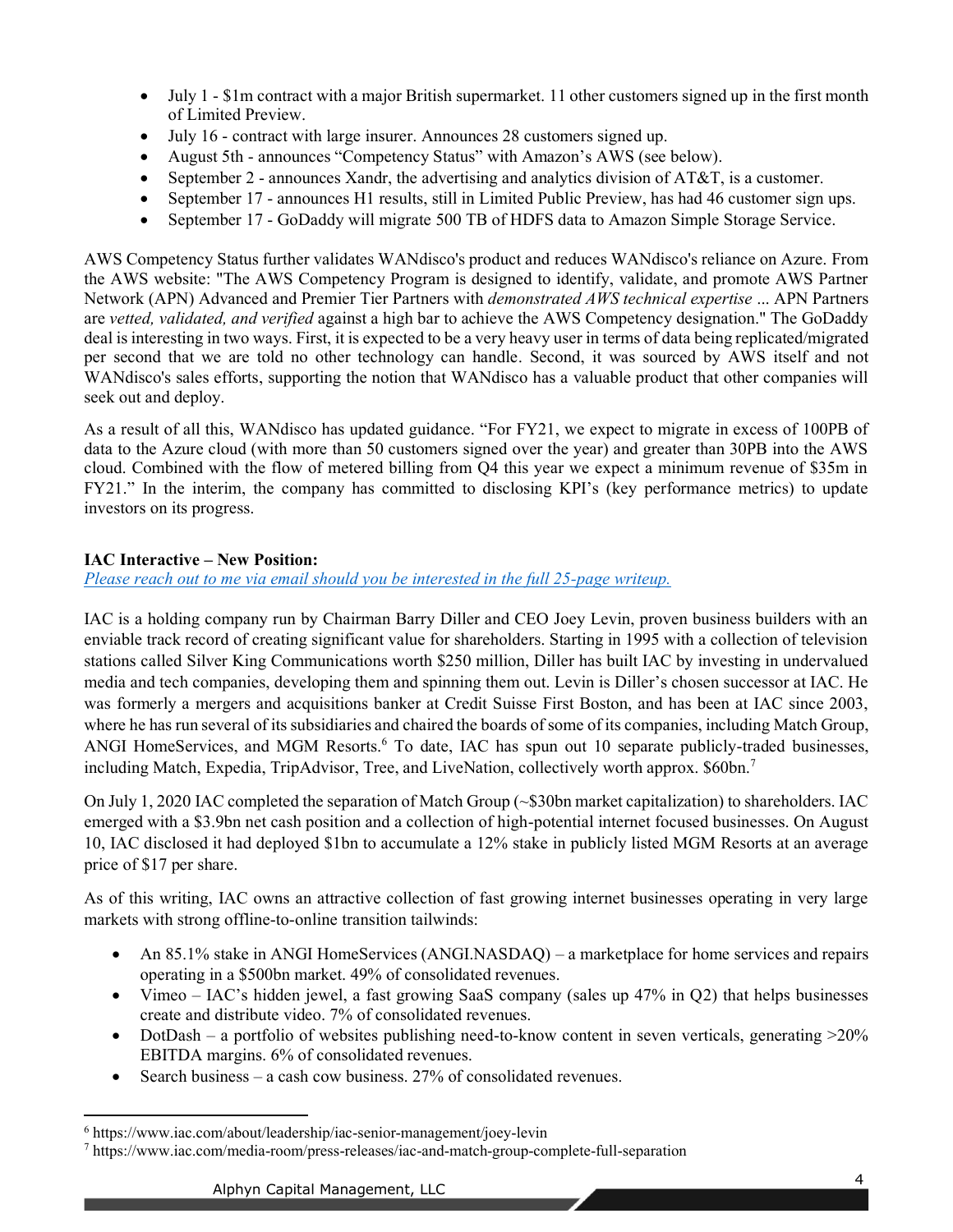- A collection of emerging businesses including Care.com, BlueCrew, and Turo; play to IAC's strengths at developing large online marketplaces. 10% of consolidated revenues.
- A 12% stake in MGM Resorts (MGM.NYSE), a casino operator with marquee name properties in Las Vegas and Macau, as well as exposure to the explosive growth in online sports betting and iGaming precipitated by changes to US gaming legislation.

IAC is a good example of a company with "synthetic leverage," a term I define broadly as companies with advantaged business models that can safely leverage alternative third-party sources of capital or operations to generate significant incremental income. First, at a time when fast growing SaaS-type businesses routinely trade at double digit Price-to-Sales multiples, investors can buy IAC with a significant margin of safety, as the company trades at an approximate 14% discount to a conservative sum of its holdings, and an 94% discount to a bull case. Second, IAC uses spin outs not only to realize tremendous value for shareholders (by closing discounts and allowing those share prices to compound) but also to raise cash to invest in its next group of companies, as it did with the \$3.9 billion it received from the Match separation.<sup>8</sup> Third, despite Diller's protestations that IAC is the "anticonglomerate," he leverages skill synergies across the group, for example using Vimeo's video expertise to benefit other IAC companies, and using IAC's online expertise to help MGM grow online.

IAC presents investors with an attractive set up. On the one hand, risk of permanent impairment to capital is low: 25% of the company's value is in cash (overseen by great capital allocators), and it is undervalued especially when compared with fast growing internet stocks. On the other hand, IAC has a lot of optionality and multiple "shots on goal" with \$2.7 billion to deploy and the potential for any one of ANGI, Vimeo, MGM, or its emerging businesses to add a significant valuation uplift should they make inroads into their very large respective markets. At the time of our investment, IAC was available at a discount to the sum of its components even when valued using undemanding assumptions, which does not reflect its long history of compounding value for shareholders.

## **Closing thoughts**

While I have focused in this letter on some of the higher skew names with the potential (though no guarantee of course) to generate significant returns for the portfolio, overall we still follow the barbell type strategy outlined in previous letters. Approximately 70% remains invested in large and well established companies I consider to have strong moats, robust cash flow generation, proven management teams and, of course, synthetic leverage. These have the potential to compound well for us over time, regardless of short term market fluctuations.

Samer Hakoura Alphyn Capital Management, LLC October 2020

<sup>8</sup> IAC received \$838 million (\$3/share of Match as cash funded by Match taking on new debt) + \$1.4bn from the sale New Match shares  $+ $1.7$ bn from shifting exchangeable debt onto Match's books in exchange for an equivalent reduction in its stake in Match. Total ~\$3.9bn.